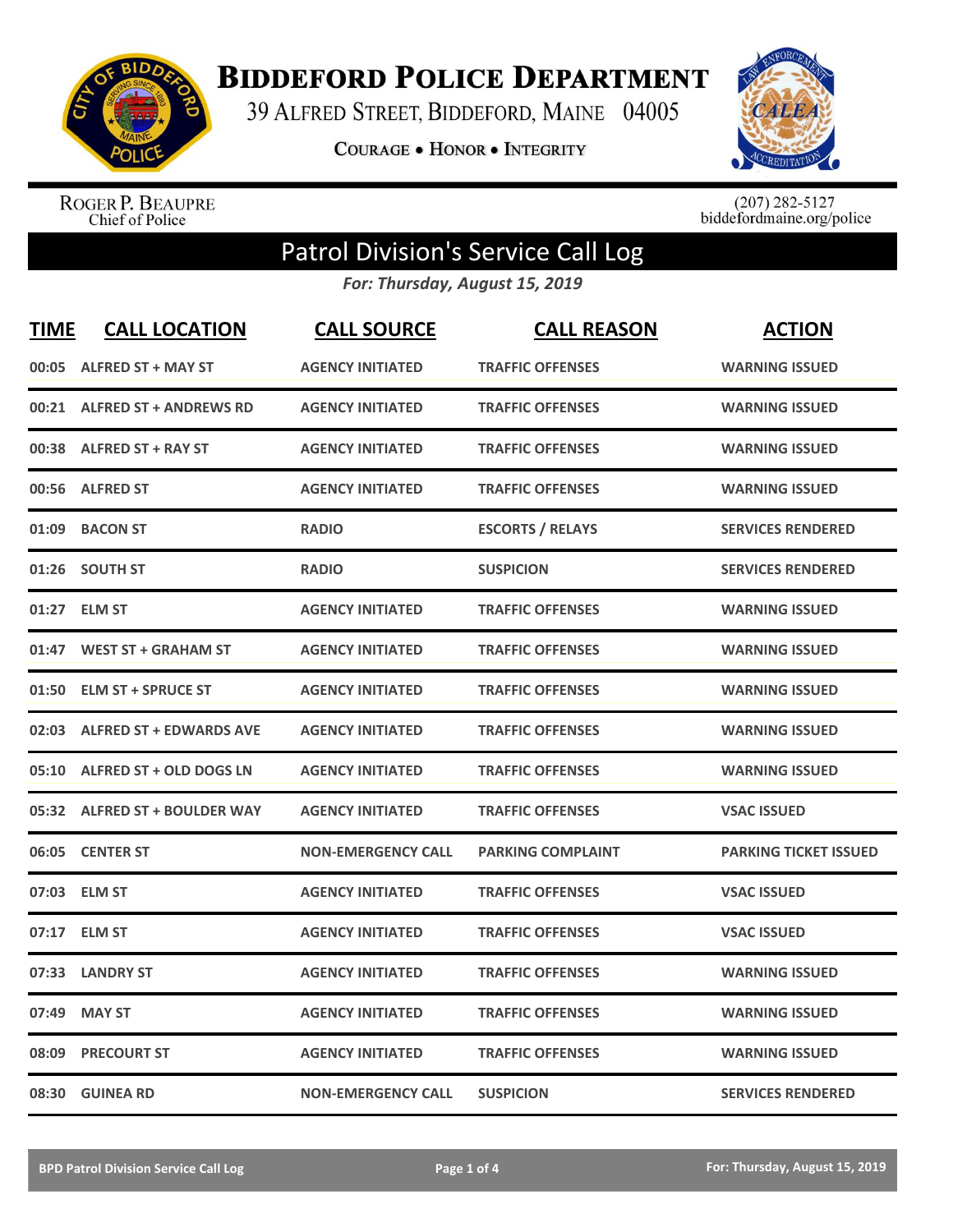| <b>TIME</b> | <b>CALL LOCATION</b>                                     | <b>CALL SOURCE</b>        | <b>CALL REASON</b>                                                                                  | <b>ACTION</b>            |
|-------------|----------------------------------------------------------|---------------------------|-----------------------------------------------------------------------------------------------------|--------------------------|
|             | 08:32 COLUMBUS WAY                                       | <b>AGENCY INITIATED</b>   | <b>TRAFFIC OFFENSES</b>                                                                             | <b>VSAC ISSUED</b>       |
|             | 08:40 PRECOURT ST                                        | <b>AGENCY INITIATED</b>   | <b>TRAFFIC OFFENSES</b>                                                                             | <b>WARNING ISSUED</b>    |
|             | 09:04 ALFRED ST                                          | <b>AGENCY INITIATED</b>   | <b>TRAFFIC OFFENSES</b>                                                                             | <b>WARNING ISSUED</b>    |
|             | 09:11 ALFRED ST                                          | <b>AGENCY INITIATED</b>   | <b>TRAFFIC OFFENSES</b>                                                                             | <b>WARNING ISSUED</b>    |
|             | 09:11 YATES ST                                           | <b>NON-EMERGENCY CALL</b> | <b>DISTURBANCE / NOISE</b>                                                                          | <b>SERVICES RENDERED</b> |
| 09:20       | <b>MASON ST</b><br><b>CHARGE: ATTACHING FALSE PLATES</b> | <b>AGENCY INITIATED</b>   | <b>PARKING COMPLAINT</b><br>OFFENDER: PATRICIA MARIA FANCUILLI  AGE: 45  RESIDENT OF: BIDDEFORD, ME | <b>CITATION ISSUED</b>   |
|             | 09:26 ALFRED ST                                          | <b>AGENCY INITIATED</b>   | <b>TRAFFIC OFFENSES</b>                                                                             | <b>WARNING ISSUED</b>    |
|             | 09:42 ALFRED ST                                          | <b>AGENCY INITIATED</b>   | <b>TRAFFIC OFFENSES</b>                                                                             | <b>VSAC ISSUED</b>       |
|             | 10:25 ELM ST                                             | <b>AGENCY INITIATED</b>   | <b>TRAFFIC OFFENSES</b>                                                                             | <b>WARNING ISSUED</b>    |
| 10:27       | <b>MEETINGHOUSE RD</b>                                   | <b>NON-EMERGENCY CALL</b> | <b>ANIMAL COMPLAINT</b>                                                                             | <b>SERVICES RENDERED</b> |
|             | 10:30 ELM ST                                             | <b>AGENCY INITIATED</b>   | <b>ANIMAL COMPLAINT</b>                                                                             | <b>SERVICES RENDERED</b> |
|             | 10:41 ELM ST                                             | <b>AGENCY INITIATED</b>   | <b>TRAFFIC OFFENSES</b>                                                                             | <b>WARNING ISSUED</b>    |
|             | 11:04 HILL ST                                            | <b>WALK-IN AT STATION</b> | <b>PAPERWORK</b>                                                                                    | <b>SERVICES RENDERED</b> |
|             | 11:14 ALFRED ST                                          | <b>NON-EMERGENCY CALL</b> | <b>ANIMAL COMPLAINT</b>                                                                             | <b>SERVICES RENDERED</b> |
|             | 12:07 PRECOURT ST + ELM ST                               | <b>AGENCY INITIATED</b>   | <b>TRAFFIC OFFENSES</b>                                                                             | <b>WARNING ISSUED</b>    |
|             | 12:16 MAIN ST + MAPLEWOOD AVE                            | <b>AGENCY INITIATED</b>   | <b>TRAFFIC OFFENSES</b>                                                                             | <b>WARNING ISSUED</b>    |
|             | <b>12:24 MAIN ST</b>                                     | <b>AGENCY INITIATED</b>   | <b>TRAFFIC OFFENSES</b>                                                                             | <b>WARNING ISSUED</b>    |
|             | 12:27 ELM ST                                             | <b>AGENCY INITIATED</b>   | <b>TRAFFIC OFFENSES</b>                                                                             | <b>WARNING ISSUED</b>    |
|             | 12:35 WASHINGTON ST                                      | <b>NON-EMERGENCY CALL</b> | <b>DISTURBANCE / NOISE</b>                                                                          | <b>SERVICES RENDERED</b> |
|             | 12:36 SOUTH ST + BROWN FARM RD                           | <b>AGENCY INITIATED</b>   | <b>TRAFFIC OFFENSES</b>                                                                             | <b>VSAC ISSUED</b>       |
|             | 12:36 ELM ST                                             | <b>AGENCY INITIATED</b>   | <b>TRAFFIC OFFENSES</b>                                                                             | <b>WARNING ISSUED</b>    |
|             | 12:47 SOUTH ST + BROWN FARM RD                           | <b>AGENCY INITIATED</b>   | <b>TRAFFIC OFFENSES</b>                                                                             | <b>WARNING ISSUED</b>    |
|             | 12:55 SOUTH ST + HAYFIELD RD                             | <b>AGENCY INITIATED</b>   | <b>TRAFFIC OFFENSES</b>                                                                             | <b>WARNING ISSUED</b>    |
|             | 13:00 SOUTH ST                                           | <b>AGENCY INITIATED</b>   | <b>TRAFFIC OFFENSES</b>                                                                             | <b>VSAC ISSUED</b>       |
|             | 13:00 HORRIGAN CT                                        | <b>NON-EMERGENCY CALL</b> | <b>FIGHTS</b>                                                                                       | <b>SERVICES RENDERED</b> |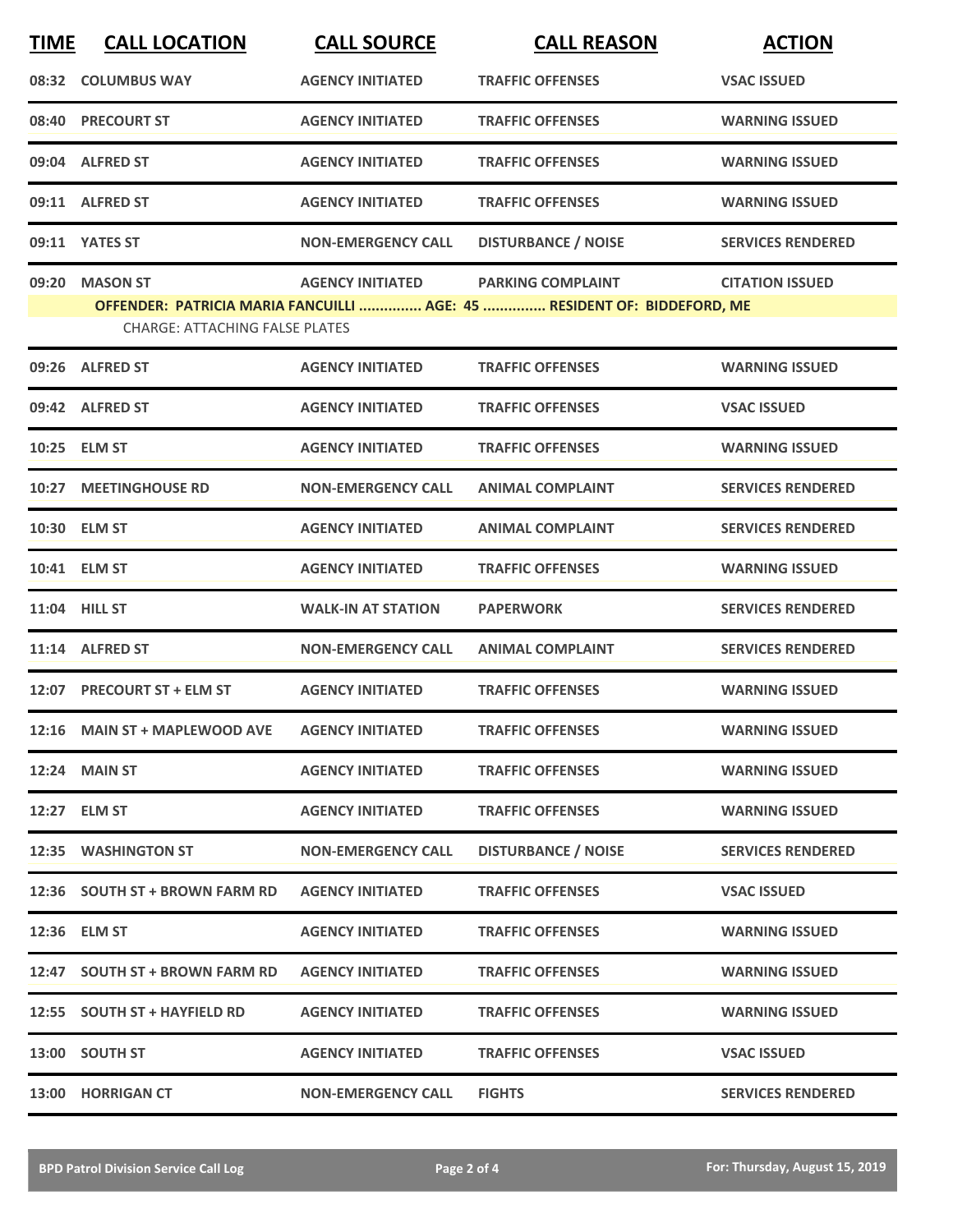| <b>TIME</b> | <b>CALL LOCATION</b>         | <b>CALL SOURCE</b>        | <b>CALL REASON</b>           | <b>ACTION</b>                |
|-------------|------------------------------|---------------------------|------------------------------|------------------------------|
|             | 13:13 SOUTH ST               | <b>AGENCY INITIATED</b>   | <b>TRAFFIC OFFENSES</b>      | <b>VSAC ISSUED</b>           |
|             | 13:14 ALFRED ST              | <b>NON-EMERGENCY CALL</b> | <b>FORGERY</b>               | <b>REPORT TAKEN</b>          |
|             | 13:26 SOUTH ST               | <b>AGENCY INITIATED</b>   | <b>TRAFFIC OFFENSES</b>      | <b>WARNING ISSUED</b>        |
|             | 13:35 WEST ST                | <b>AGENCY INITIATED</b>   | <b>TRAFFIC OFFENSES</b>      | <b>VSAC ISSUED</b>           |
|             | 13:38 SOUTH ST               | <b>AGENCY INITIATED</b>   | <b>TRAFFIC OFFENSES</b>      | <b>WARNING ISSUED</b>        |
|             | 13:45 SOUTH ST               | <b>AGENCY INITIATED</b>   | <b>TRAFFIC OFFENSES</b>      | <b>WARNING ISSUED</b>        |
|             | 13:51 SOUTH ST               | <b>AGENCY INITIATED</b>   | <b>TRAFFIC OFFENSES</b>      | <b>WARNING ISSUED</b>        |
|             | 13:55 BIDDEFORD GATEWAY CTR  | <b>NON-EMERGENCY CALL</b> | <b>SHOPLIFTING</b>           | <b>REPORT TAKEN</b>          |
|             | 14:01 BACON ST               | <b>RADIO</b>              | <b>ASSIST PD AGENCY</b>      | <b>SERVICES RENDERED</b>     |
|             | 14:07 SOUTH ST               | <b>AGENCY INITIATED</b>   | <b>OPER AFTER SUSPENSION</b> | <b>VSAC ISSUED</b>           |
|             | 14:35 ALFRED ST              | <b>E-911 CALL</b>         | 911 MISUSE                   | <b>NO ACTION REQUIRED</b>    |
|             | 14:50 BIRCH ST               | <b>NON-EMERGENCY CALL</b> | <b>CHECK WELFARE</b>         | <b>REPORT TAKEN</b>          |
|             | 15:00 SOUTH ST               | <b>AGENCY INITIATED</b>   | <b>TRAFFIC OFFENSES</b>      | <b>WARNING ISSUED</b>        |
|             | 15:03 SOUTH ST               | <b>AGENCY INITIATED</b>   | <b>TRAFFIC OFFENSES</b>      | <b>WARNING ISSUED</b>        |
|             | 15:04 YATES ST               | <b>AGENCY INITIATED</b>   | ANIMAL COMPLAINT             | <b>SERVICES RENDERED</b>     |
|             | 15:09 SOUTH ST + GLENVIEW DR | <b>AGENCY INITIATED</b>   | <b>TRAFFIC OFFENSES</b>      | <b>WARNING ISSUED</b>        |
|             | 15:12 SOUTH ST               | <b>AGENCY INITIATED</b>   | <b>TRAFFIC OFFENSES</b>      | <b>VSAC ISSUED</b>           |
|             | <b>15:14 WEST ST</b>         | <b>NON-EMERGENCY CALL</b> | <b>CODES ENFORCEMENT</b>     | <b>REFERRED OTHER AGENCY</b> |
|             | 15:22 SOUTH ST               | <b>AGENCY INITIATED</b>   | <b>TRAFFIC OFFENSES</b>      | <b>VSAC ISSUED</b>           |
|             | <b>15:28 EVANTHIA DR</b>     | <b>NON-EMERGENCY CALL</b> | <b>PARKING COMPLAINT</b>     | <b>WARNING ISSUED</b>        |
|             | 15:30 POOL ST + ALFRED ST    | <b>AGENCY INITIATED</b>   | <b>ASSIST PD AGENCY</b>      | <b>WARNING ISSUED</b>        |
|             | 15:30 BACON ST               | E-911 CALL                | <b>HARASSMENT</b>            | <b>WARNING ISSUED</b>        |
|             | 15:48 HILL ST + TIGER WAY    | <b>AGENCY INITIATED</b>   | <b>TRAFFIC OFFENSES</b>      | <b>WARNING ISSUED</b>        |
|             | <b>15:50 GRANITE ST</b>      | <b>NON-EMERGENCY CALL</b> | <b>PAPERWORK</b>             | <b>SERVICES RENDERED</b>     |
|             | <b>16:25 WASHINGTON ST</b>   | <b>E-911 CALL</b>         | <b>DISTURBANCE / NOISE</b>   | <b>UNFOUNDED</b>             |
|             | 16:31 BIRCH ST               | <b>NON-EMERGENCY CALL</b> | <b>CHECK WELFARE</b>         | <b>SERVICES RENDERED</b>     |